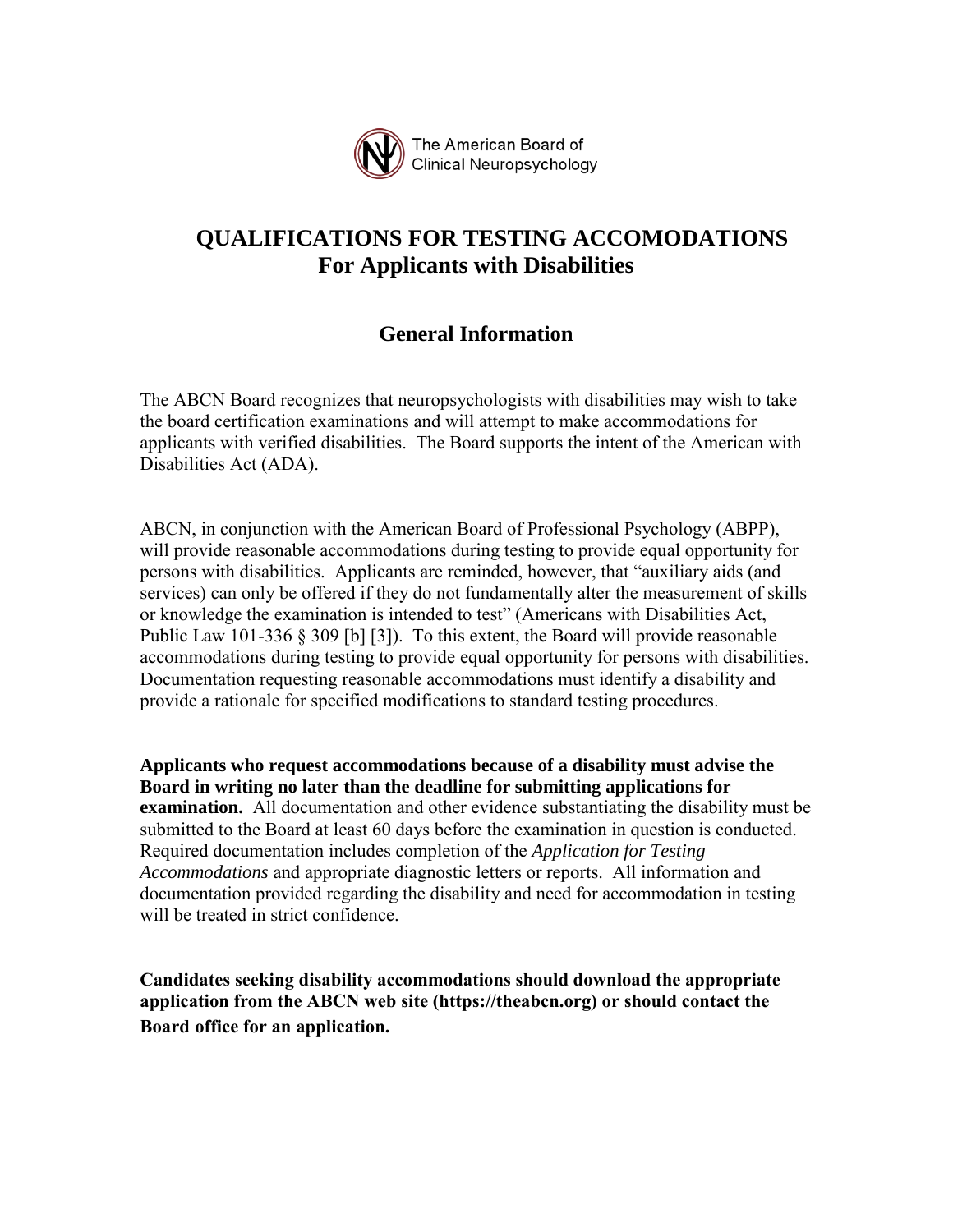Documentation on file for the applicant must:

- *clearly state the diagnosed disability or disabilities*;
- *describe the functional limitations* resulting from the disability or disabilities;
- *be current* i.e., completed within the last 5 years for a learning disability, last 6 months for psychiatric disabilities, or last 3 years for attention deficit hyperactivity disorder and all other disabilities (NOTE: this requirement does not apply to physical or sensory disabilities of a permanent or unchanging nature);
- *include complete educational, developmental, and medical history* relevant to the disability for which testing accommodations are being requested;
- *include a list of all test instruments* used in the evaluation report and relevant scores used to document the stated disability (this requirement may not apply to physical or sensory disabilities of a permanent or unchanging nature);
- *describe the specific accommodations requested*;
- *adequately support each of the requested testing accommodation(s)*;
- *be typed or printed on official letterhead* and *be signed* by an evaluator qualified to make the diagnosis (include information about license or certification and area of specialization).

### **Review of Documentation**

 A letter detailing the specific accommodations requested because of disability must be submitted for each examination or re-examination. Documentation should be emailed to the attention of the Executive Director at the ABCN Office (nunce@med.umich.edu). Each report is reviewed carefully before accommodations are provided. If the Board does not find appropriate and sufficient evidence to grant accommodations, the applicant will be informed that the request has been denied.

### **Appeals**

Any applicant who is denied accommodations may appeal this decision by submitting the following materials to the Executive Director at the ABCN Office:

- A written request for a formal appeal of the denial of accommodations.
- Additional written information in support of the appeal.

The appeal materials must be sent together in a single mailing envelope that is postmarked within 60 days of the date indicated on the letter of denial of accommodations. The appeal materials will be sent to the Appeals Committee, which will review the materials, deliberate, and make a determination. In all events, the Appeal Committee's determination is final and binding on both the Board and the applicant.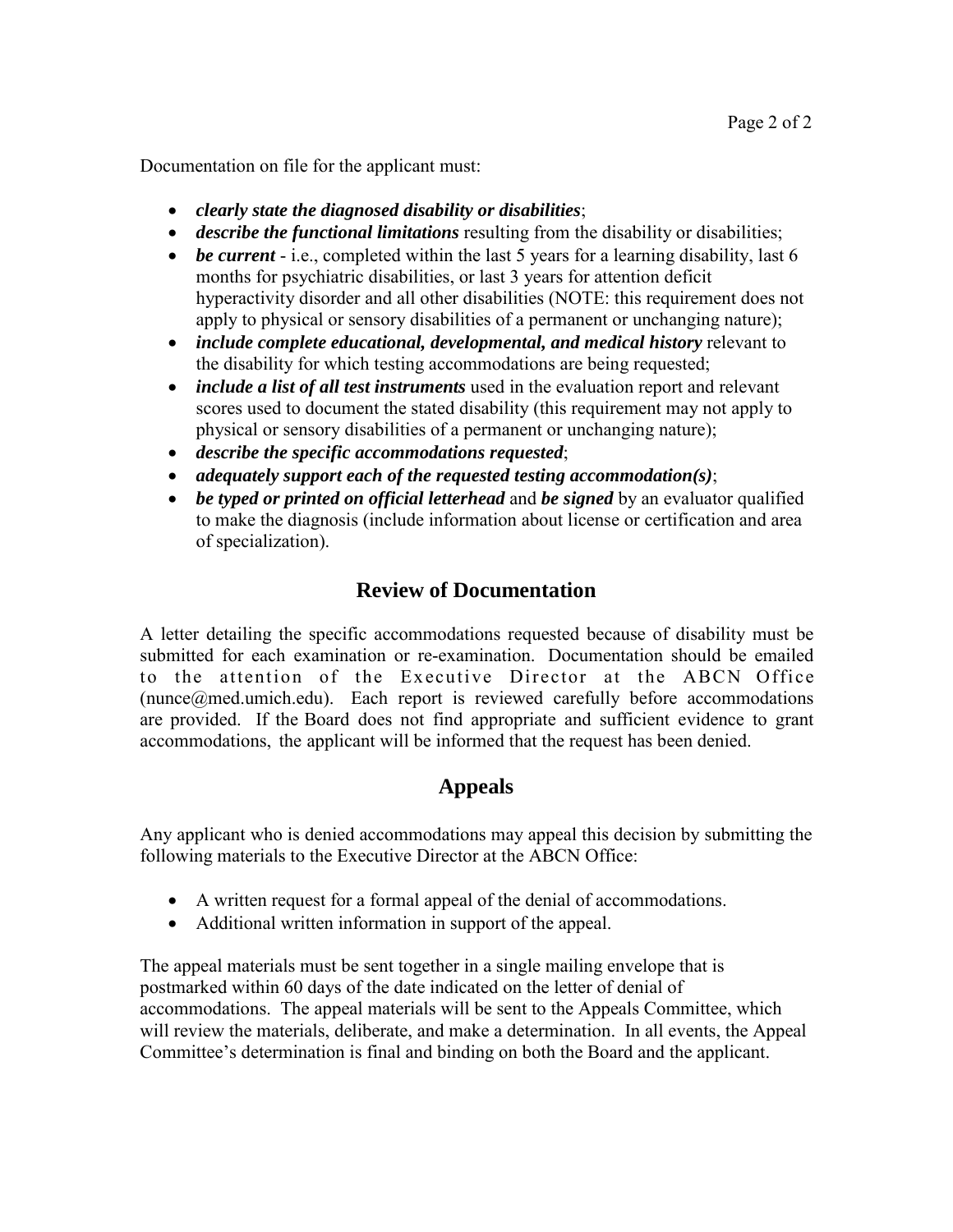

#### APPLICATION FOR TESTING ACCOMMODATIONS

Please return complete application and attachments to:

**Executive Director American Board of Clinical Neuropsychology, Inc. Department of Psychiatry (F6426, UH South) University of Michigan Health System 1500 East Medical Center Drive Ann Arbor, MI 48109-0295 nunce@med.umich.edu**

*Please type or print.*

1. Accommodations are requested for the following examination(s):

| Written     | Oral                 | <b>Both</b>                                                                                  |         |
|-------------|----------------------|----------------------------------------------------------------------------------------------|---------|
| 2. Name:    | Last                 | First                                                                                        | Middle  |
| 3. Address: | <b>Street</b>        |                                                                                              |         |
|             | City                 | State/Province                                                                               | Country |
|             | Postal Code          | Daytime Telephone Number                                                                     |         |
|             |                      | $5.$ $/$<br>Date of Birth                                                                    |         |
|             |                      | 6. Nature of Disability (Complete and return checklists A, B, and/or C as indicated below.): |         |
| Hearing (A) | Visual (A)           | Physical                                                                                     |         |
|             | Learning (A & B)     | Attention-Deficit/Hyperactivity (A & C)                                                      |         |
|             | Other (A) (specify): |                                                                                              |         |

7. In order to document your need for accommodation as completely as possible, please attach, in addition to the professional documentation detailed in ABCN's *Qualifications for Testing Accommodations*, a personal statement describing your disability and its impact on your daily life and professional practice.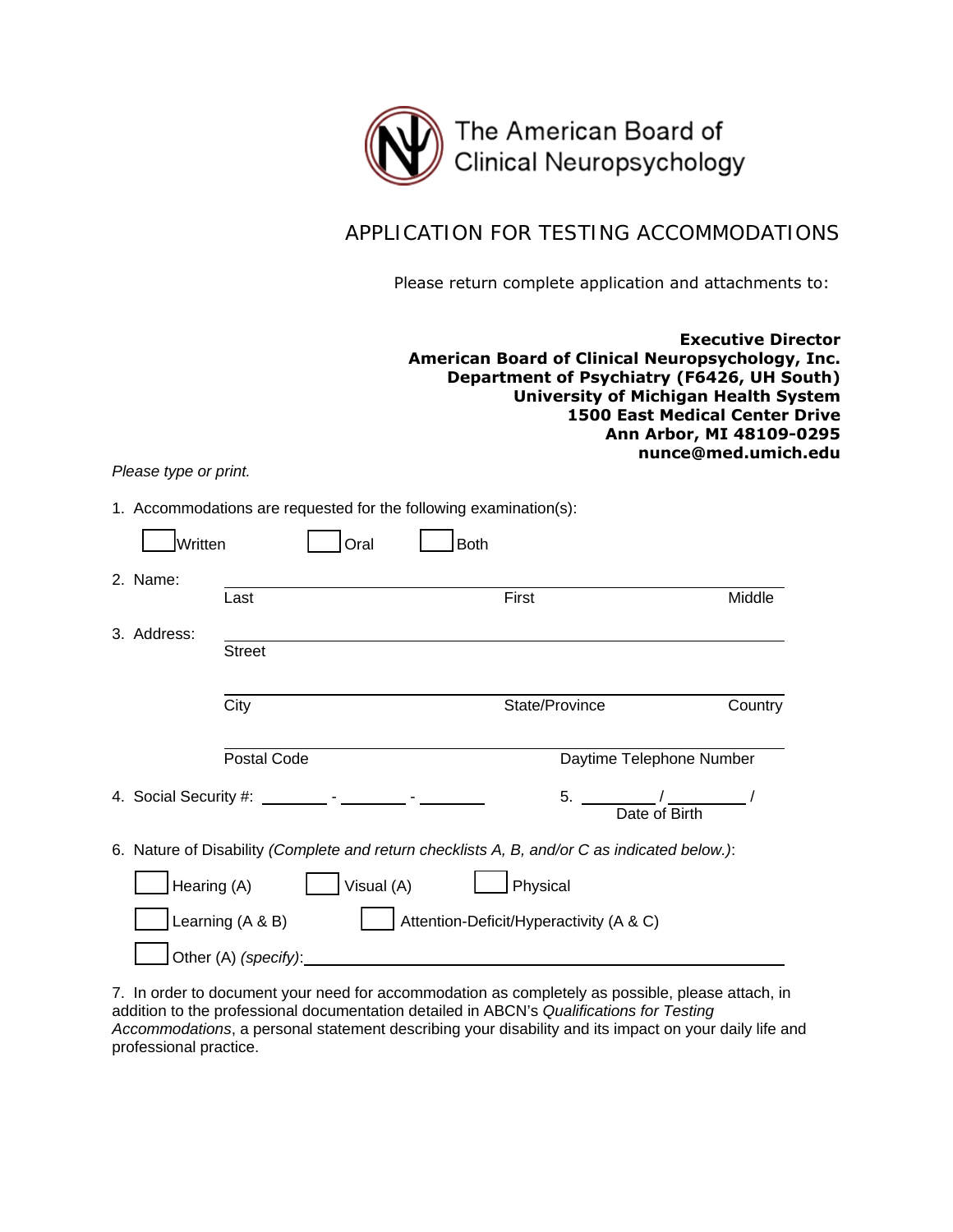Page 2 of 3

| 8. How long ago was your disability first professionally diagnosed?                                               |                                                                                                                                                                                                                               |  |
|-------------------------------------------------------------------------------------------------------------------|-------------------------------------------------------------------------------------------------------------------------------------------------------------------------------------------------------------------------------|--|
| $1-2$ years<br>< 1 year                                                                                           | $3-4$ years<br>> 4 years                                                                                                                                                                                                      |  |
| 9. What accommodation(s) are you requesting? Accommodation(s) must be appropriate to the disability.              |                                                                                                                                                                                                                               |  |
|                                                                                                                   |                                                                                                                                                                                                                               |  |
|                                                                                                                   |                                                                                                                                                                                                                               |  |
| 10. If you are requesting additional time, please indicate the amount of time supported by your<br>documentation. |                                                                                                                                                                                                                               |  |
| Double time<br>Other (specify)                                                                                    |                                                                                                                                                                                                                               |  |
| 11. Do you require wheelchair access to the examination facility? If Yes No                                       |                                                                                                                                                                                                                               |  |
| 12. Prior test accommodations that you have received on                                                           |                                                                                                                                                                                                                               |  |
| <b>STANDARDIZED EXAMINATIONS:</b>                                                                                 |                                                                                                                                                                                                                               |  |
| a. Scholastic Aptitude Test (SAT):                                                                                | Month/Year /                                                                                                                                                                                                                  |  |
| Accommodations received                                                                                           |                                                                                                                                                                                                                               |  |
| b. American College Testing Program (ACT):                                                                        | Month/Year /                                                                                                                                                                                                                  |  |
| Accommodations received                                                                                           | <u> 1980 - Jan James James Barnett, martin de la propincia de la propincia de la propincia de la propincia de la</u>                                                                                                          |  |
| c. Graduate Record Examination (GRE):                                                                             | Month/Year <sub>contr</sub>                                                                                                                                                                                                   |  |
| Accommodations received                                                                                           |                                                                                                                                                                                                                               |  |
| d. National Licensing Examination (EPPP):                                                                         | Month/Year Month by the set of the set of the set of the set of the set of the set of the set of the set of the set of the set of the set of the set of the set of the set of the set of the set of the set of the set of the |  |
|                                                                                                                   |                                                                                                                                                                                                                               |  |
| e. State Licensing Examination:                                                                                   |                                                                                                                                                                                                                               |  |
|                                                                                                                   |                                                                                                                                                                                                                               |  |
|                                                                                                                   |                                                                                                                                                                                                                               |  |
| f. Graduate School:                                                                                               |                                                                                                                                                                                                                               |  |
|                                                                                                                   |                                                                                                                                                                                                                               |  |
| Accommodations received                                                                                           |                                                                                                                                                                                                                               |  |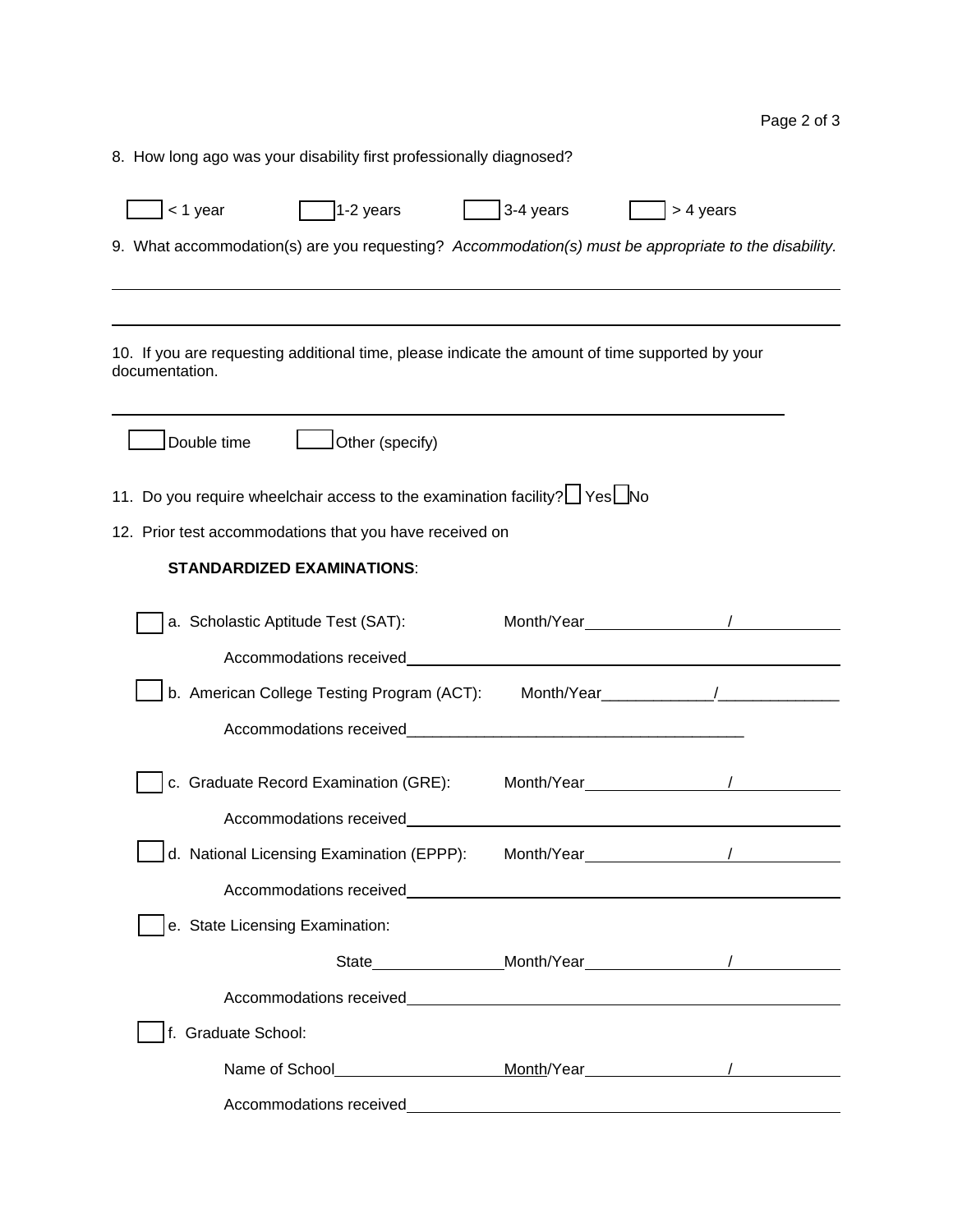| Page 3 of 3 |  |  |
|-------------|--|--|
|             |  |  |

| g. American Board of Professional Psychology (ABPP): |                 |  |
|------------------------------------------------------|-----------------|--|
|                                                      | Specialty Board |  |
|                                                      | Month/Year      |  |
| Accommodations received                              |                 |  |
| h. Other Board Certification:                        | Specialty Board |  |
|                                                      | Month/Year      |  |
| Accommodations received                              |                 |  |

13. I certify that the above information is true and accurate. If test accommodations provided to me include a deviation from the standard testing schedule, I agree that, from the time I begin the examination until I have completed it, I will not communicate in any way, to the extent possible, with any other individuals taking the examination, and I will not communicate in any way to others about the content of the examination.

 If clarification of further information regarding the documentation provided is needed, I authorize the ABCN to contact the professional(s) who diagnosed the disability and/or those entities which have provided me test accommodations. I authorize such professional(s) and entities to communicate with the ABCN in this regard and to provide the ABCN with such clarification and/or further information.

Signature Date Date Date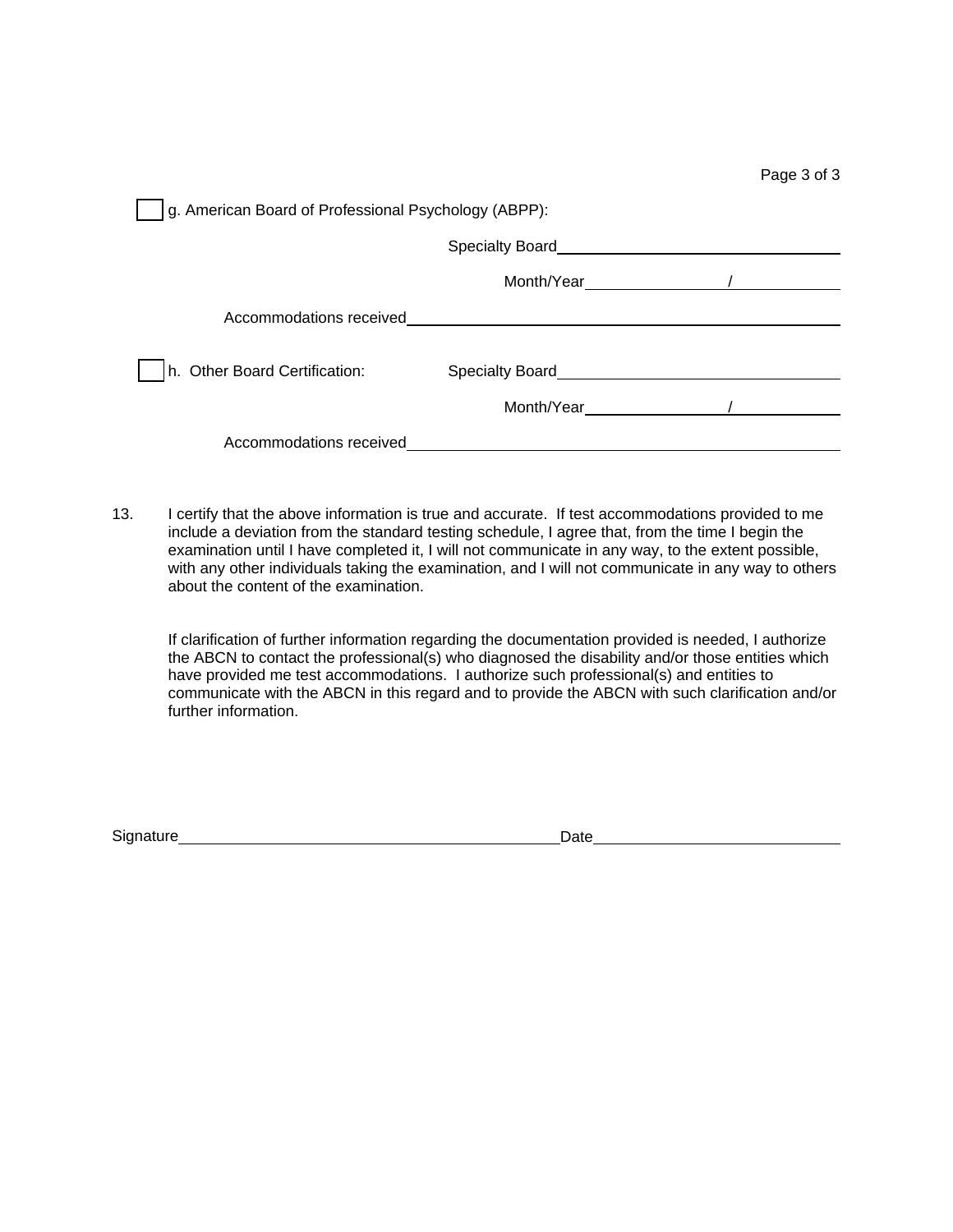# American Board of Professional Psychology, Inc. American Board of Clinical Neuropsychology

### **CHECKLIST A Documentation Requirements for All Disabilities**

**To be granted accommodations at either the written or oral examination of ABCN, the applicant must submit a letter or report diagnosing the applicant's disability. The letter/report must include the following:**

| Be written by a licensed or certified professional who is appropriately<br>qualified to evaluate the disability.                                                                                                                          |
|-------------------------------------------------------------------------------------------------------------------------------------------------------------------------------------------------------------------------------------------|
| Be on the examiner's letterhead with the examiner's credentials, address,<br>and telephone number given in the letterhead or title.                                                                                                       |
| The candidate's name, date of birth, and date of testing, and it must be<br>signed by the examiner.                                                                                                                                       |
| Identify the applicant's disability and how the disability substantially<br>limits one or more major life activities of the applicant.                                                                                                    |
| A history of the disability, including previous settings in which<br>accommodations have be granted. If there have been no previous<br>accommodations, the examiner must explain why current circumstances<br>necessitate accommodations. |
| Diagnostic information from one of the following sources: International<br>Classification of Diseases, American Psychiatric Association Diagnostic<br>and Statistical Manual of Mental Disorders (DSM-5).                                 |
| Specific recommended accommodations with a rationale for why each<br>accommodation is needed.                                                                                                                                             |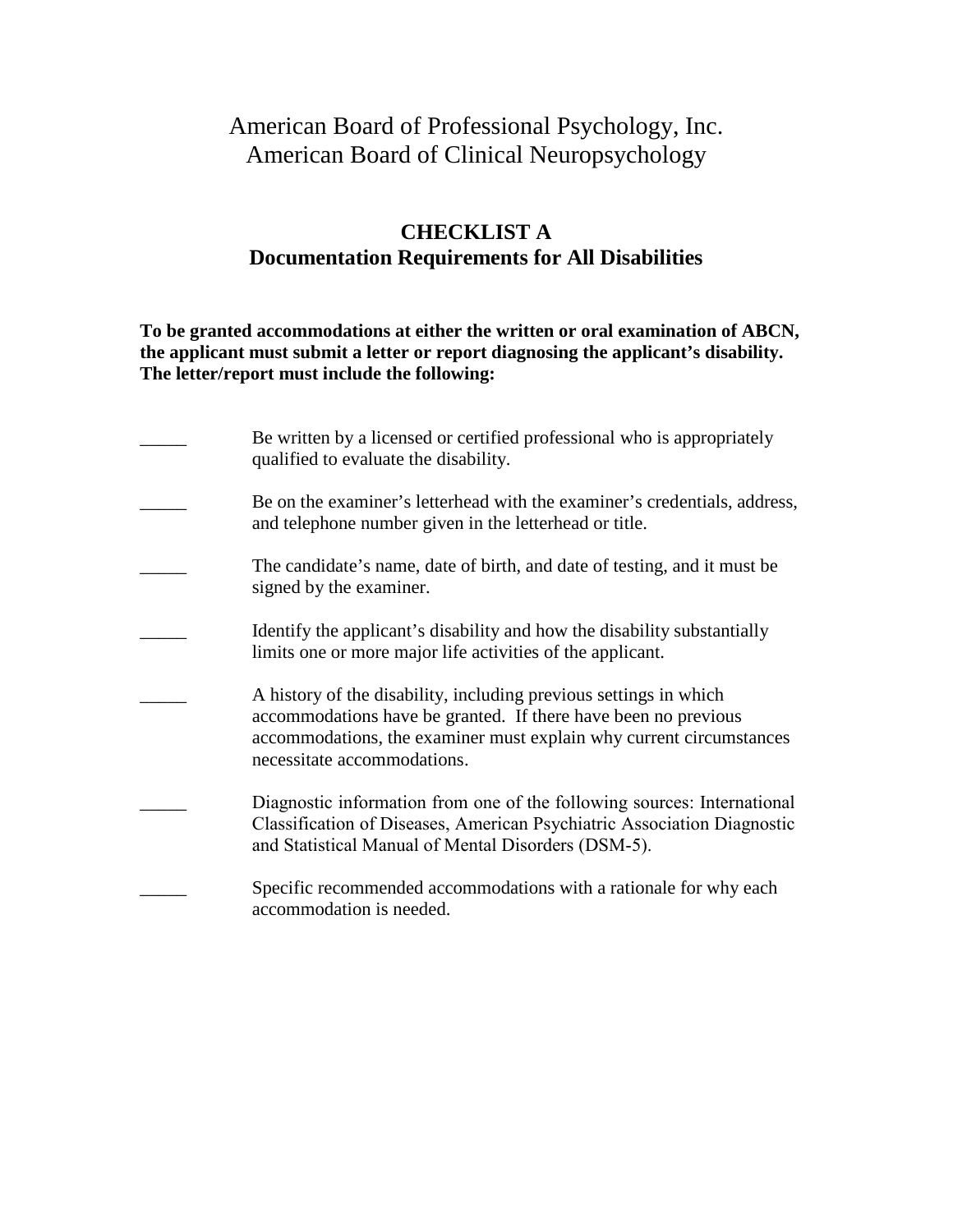# American Board of Professional Psychology, Inc. American Board of Clinical Neuropsychology

#### **CHECKLIST B Documentation Requirements for Learning Disabilities**

**To be granted accommodations at either the written or oral examination of ABCN, the applicant must submit a letter or report diagnosing the applicant's disability. The letter/report must include the following:**

| A psychoeducational or neuropsychological evaluation of the applicant as<br>an adult prepared by a licensed or certified psychologist.                                                                                            |
|-----------------------------------------------------------------------------------------------------------------------------------------------------------------------------------------------------------------------------------|
| A complete cognitive assessment using appropriate standardized and well-<br>normed tests.                                                                                                                                         |
| A comprehensive achievement test battery in relevant areas such as,<br>reading, spelling, written language, and mathematics.                                                                                                      |
| Test instruments must be reliable, valid, and standardized on adult<br>populations. Test scores must be reported using standard scores or<br>percentiles.                                                                         |
| A history of the candidate's educational performance documenting the<br>nature of school difficulties. Information about learning difficulties in<br>school and documentation of prior accommodations should also be<br>included. |
| Documentation of cognitive and achievement deficits that relate directly to<br>the requested accommodations.                                                                                                                      |